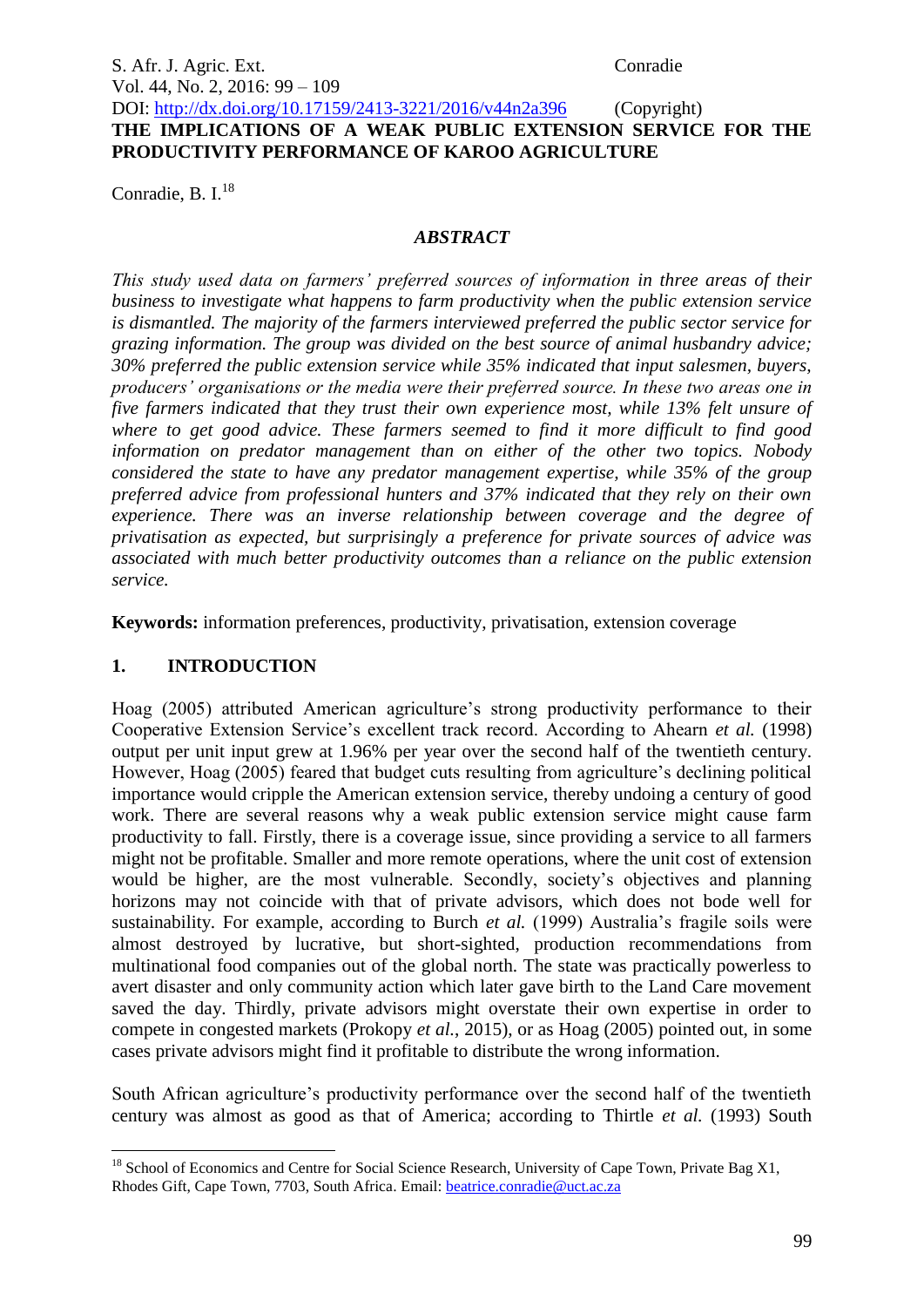# S. Afr. J. Agric. Ext. Conradie Vol. 44, No. 2, 2016: 99 – 109 DOI: http://dx.doi.org/10.17159/2413-3221/2016/v44n2a396 (Copyright) Africa's total factor productivity grew at 1.25% between 1940 and 1990, although this average hides substantial regional variation (Conradie et al., 2009). In the period since 2002 both producers and the public extension service on which they rely have been under pressure. Producers have had to contend with the twin challenges of globalisation and increased domestic regulation (Barrientos & Kritzinger, 2004), while the extension service has had to take on the main responsibility for the racial transformation of South African agriculture, albeit on the same budget as before. Düvel (2001) called for close monitoring of the effects of these changes on farm productivity, but admitted that gathering adequate data to do so might be a challenge.

This analysis took advantage of existing TFP estimates for the Karoo to investigate the degree of extension coverage, the extent to which this coverage has been privatized and the correlation between a farmer's choice of information source and his farm's productivity performance in 2012.

# **2. DATA AND METHODS**

The data used here come from an interdisciplinary investigation of the impact of predators on livestock farming, called the Karoo Predator Project. This study will continue until the end of 2016 in the Laingsburg district of the Central Karoo. This region is an arid landscape that is only suitable for extensive sheep and goat production. The farm management survey was conceived as a four-wave panel study, which collects data on farm and farmer characteristics, the workings of the farming system and its financial performance. Wave 1, on the 2012 season, approached 66 farmers of whom 60 agreed to be interviewed (91%) and 58 (88%) produced useable responses. The total of 37, 000 sheep and goats on which these farmers reported, amounts to 78% of the small stock recorded for this district in the 2002 farm census (Statistics South Africa, 2006).

A subset of 46 observations from this dataset was previously used in a data envelopment analysis to calculate the total factor productivity of full-time sheep farms in the area (Conradie & Piesse, 2015). Data envelopment analysis is a linear programming model that constructs a piecewise-linear best-practice frontier which minimises the Farrell efficiencies of participating farms (Farrell, 1957; Fare *et al.*, 1985). Each farm's overall productivity performance is expressed as a ratio of actual to best practice performance, with the best farms said to be 100% efficient. This ratio is sometimes referred to as a total factor productivity score, as it is calculated jointly over all inputs and outputs in the system. Mutton and wool income, hired labour costs, the cost of other purchased inputs and the amounts of grazing land and family labour used in production were included in the frontier. All variables were expressed per breeding ewe in the flock. The group's mean overall efficiency was 67%, comprising technical and scale efficiencies of 81% and 80% respectively. The overall efficiency scores were used in this analysis.

Wave 1 also included three open-ended questions about farmers' preferred sources of information in key areas of their operations. The question was: "*Wie of wat is the beste bron van inligting as dit by weiding-, vee- en roofdierbestuur kom*? [Who or what do you consider to be the best source of information on matters of rangeland management, animal husbandry and predator management?]. Obviously managers use multiple sources of information to come to a decision (Afful & Lategan, 2014) but it was assumed that farmers would give most consideration to the source that they consider best in a particular domain.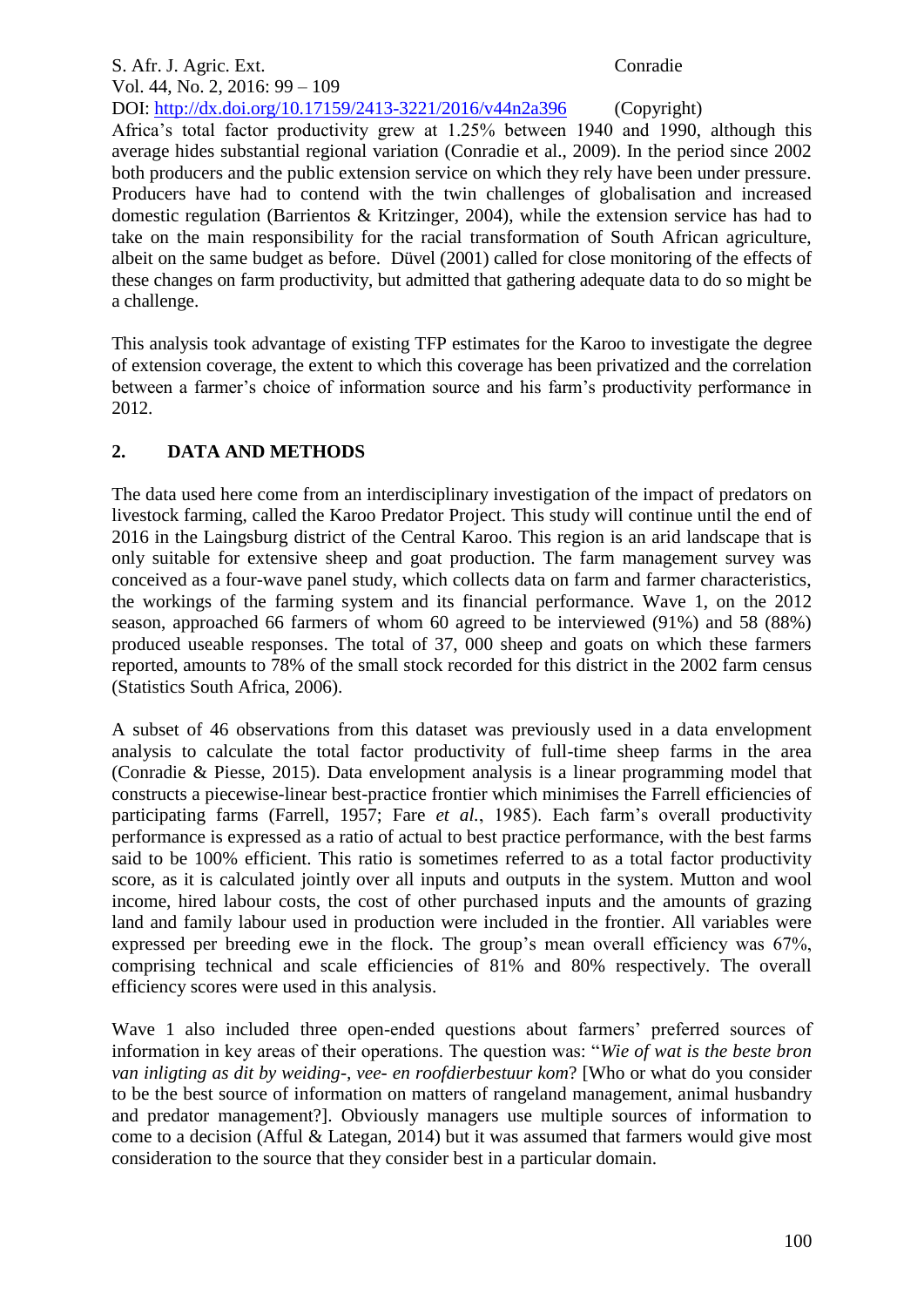# S. Afr. J. Agric. Ext. Conradie Vol. 44, No. 2, 2016: 99 – 109

DOI: http://dx.doi.org/10.17159/2413-3221/2016/v44n2a396 (Copyright) Conceptually, extension transmits information from its site of production (research institutions) to its site of adoption (farms). Traditionally this role was played by the public extension service, but now the internet allows farmers to access research results directly. For example, funding arrangements in New Zealand encourage researchers to contract directly with farmers (Burch *et al.*, 1999). Since most research institutions in South Africa are public entities, it seemed obvious that a preference for information directly from the research source should be counted as part of the public sector's service delivery. When the public service is dismantled one of two things can happen. In Europe Klerkx & Leeuwis (2008) reported that public sector services were replaced by a rich network of private service providers, which to some degree now operate formal extension programmes. South Africa is reasonably well off too; Terblanché (2013) listed several industries which are already well served by private advisors, normally free of charge. However, in a developing country context access to external sources of information is not guaranteed in which case farmers might have to rely on friends and family or their own experience (Sani *et al.*, 2015; Afful & Lategan, 2014).

Two measures of the degree of transformation of the extension service were employed in this analysis, namely the degree of coverage and the degree of privatisation of existing coverage. To calculate the degree of extension coverage, all preferences for formal (external) sources was expressed as a percentage of the total sample size. To calculate the degree of privatisation, the number of references to private sources was expressed as a percentage of the number of formal private and public sources mentioned. Since it was not always possible to tell if a response of "own experience" indicated a lack of access to external sources or the consideration of many alternatives, own experience was kept separate from the informal sources category, which included responses of "unsure", "none", "friends and family" and "staff". Three single variable analysis of variance (ANOVA) tests compared within group variation in productivity to the variation in productivity across extension channels for each of the knowledge domains. Although this procedure does not imply causality, it allowed as a first step to see if a preference for private over public sources of information increased or decreased a farm's productivity performance.

Farm performance could alternatively have been measured as net farm income per breeding ewe in the flock, but this metric was considered not quite as good as the TFP data as unit profitability was only available for 34 of the Wave 1 observations (Conradie & Landman, 2015).

# **3. RESULTS AND DISCUSSION**

Almost 40% of the farmers interviewed mentioned a different preferred source of information for each of the three extension topics, while 22% gave the same answer in all three cases, which was usually that the best information source was own experience. Table 1 below reports the frequency of responses by extension domain and preferred source of information.

# **3.1 Rangeland management**

The survey found that in 2012 the public extension service was still quite influential in the rangeland management domain. In this area farmers need to know which plants have the highest grazing values, when to rotate and how densely to stock the land. The resident extension agent was identified as the best source of this kind of advice by 37% of the 46 farmers interviewed. This individual's recognition in this community derives from his insider status and wealth of practical experience. He grew up on a sheep farm in the district and has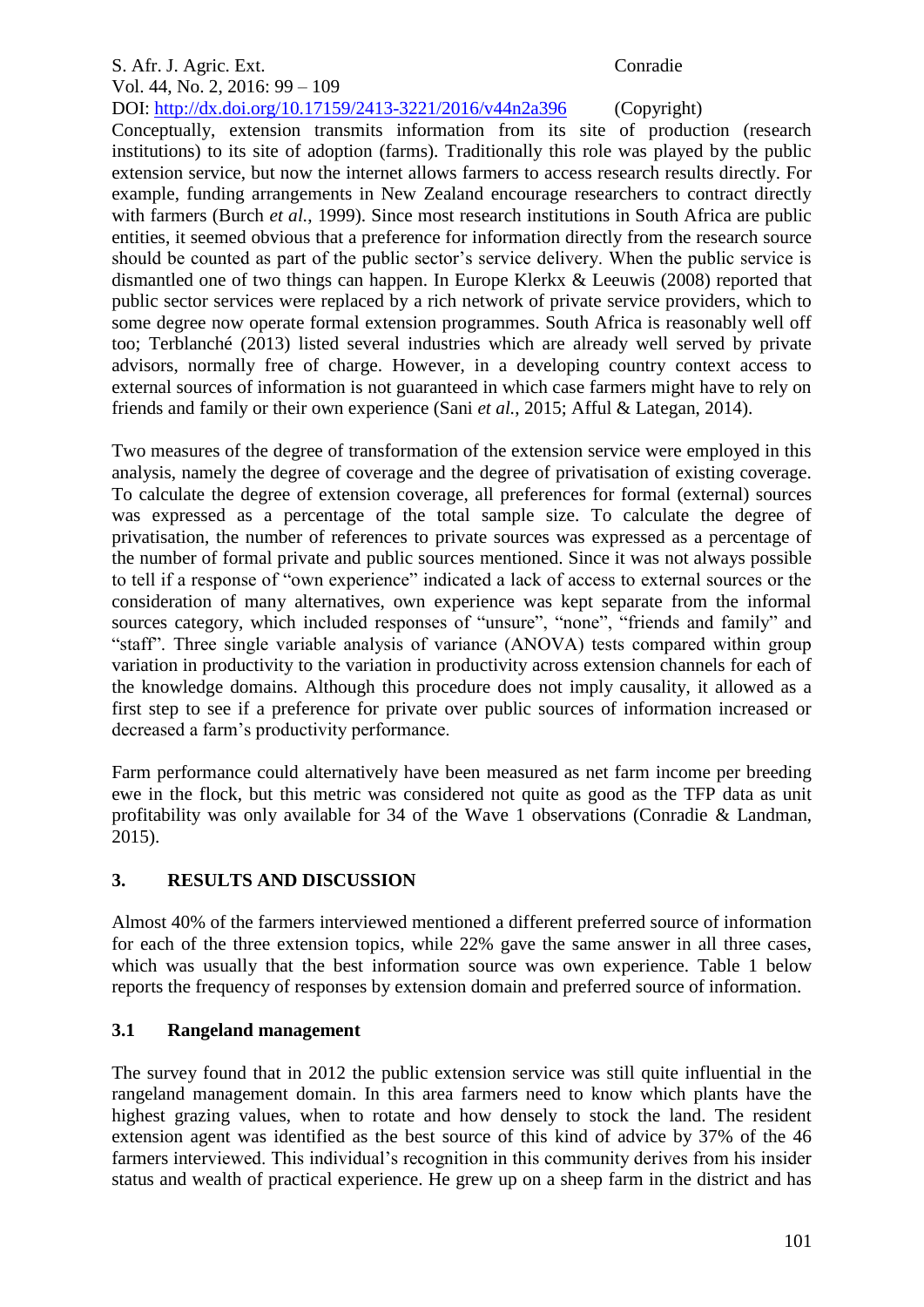#### S. Afr. J. Agric. Ext. Conradie Vol. 44, No. 2, 2016: 99 – 109 DOI: http://dx.doi.org/10.17159/2413-3221/2016/v44n2a396 (Copyright)

been farming there part-time since his return from university to take up the local extension position. This person has since retired and was succeeded by a transformation candidate. It is unlikely that the importance of the public extension service will be maintained during this transition as the new incumbent is a young African woman who does not speak the local language and has little practical experience of local production conditions. This illustrates how variable the quality of South Africa's public extension service currently is and how quickly inappropriate transformation can allow a good quality service to collapse.

|  | Table 1: A classification of farmers' preferred sources of information by extension topic |  |  |  |  |  |
|--|-------------------------------------------------------------------------------------------|--|--|--|--|--|
|  | $(n=46)$                                                                                  |  |  |  |  |  |

|                                               | Rangeland<br>management  | Animal<br>husbandry | Predator       |
|-----------------------------------------------|--------------------------|---------------------|----------------|
| Stated preferred information source           |                          | Frequency           | management     |
|                                               |                          |                     |                |
| <b>PUBLIC SOURCES</b>                         |                          |                     |                |
|                                               |                          |                     |                |
| Grootfontein Agricultural College             | $\overline{4}$           | 5                   |                |
| Resident extension officer                    | 17                       | 6                   |                |
| State veterinary service field officers       |                          | 3                   |                |
| Soil conservation committee                   |                          |                     |                |
| Conservation authorities                      |                          |                     |                |
|                                               |                          |                     |                |
| PRIVATE SOURCES                               |                          |                     |                |
|                                               |                          |                     |                |
| Landbouweekblad                               | 5                        | 3                   | $\overline{2}$ |
| Other media                                   | $\overline{c}$           | $\overline{2}$      |                |
| Input suppliers or buyers                     | $\mathbf{1}$             | $\overline{7}$      |                |
| Consultants incl. professional jackal hunters | $\overline{\phantom{0}}$ |                     | 16             |
| Producers' organisations                      | 3                        | $\overline{4}$      | 1              |
|                                               |                          |                     |                |
| <b>INFORMAL SOURCES</b>                       |                          |                     |                |
|                                               |                          |                     |                |
| Friends and family                            | 4                        | $\overline{4}$      | 6              |
| <b>Staff</b>                                  |                          |                     | 1              |
| None / unsure                                 | $\overline{2}$           | $\overline{2}$      | 3              |
|                                               |                          |                     |                |
| <b>OWN EXPERIENCE</b>                         | 8                        | 10                  | 17             |
|                                               |                          |                     |                |
| Degree of formal coverage                     | 70%                      | 65%                 | 41%            |
| Degree of privatisation of formal coverage    | 34%                      | 53%                 | 100%           |
|                                               |                          |                     |                |

Grootfontein Agricultural College and Research Station was identified by four farmers as the best source of rangeland management information. It was also the only institution of tertiary training to be mentioned. This was not too surprising as Grootfontein is a dedicated training facility for the extensive grazing areas. Eleven of the farmers interviewed were educated there and their diplomas represent 44% of the total tertiary education reported by participants in the survey. One strategy for strengthening the influence of the public sector extension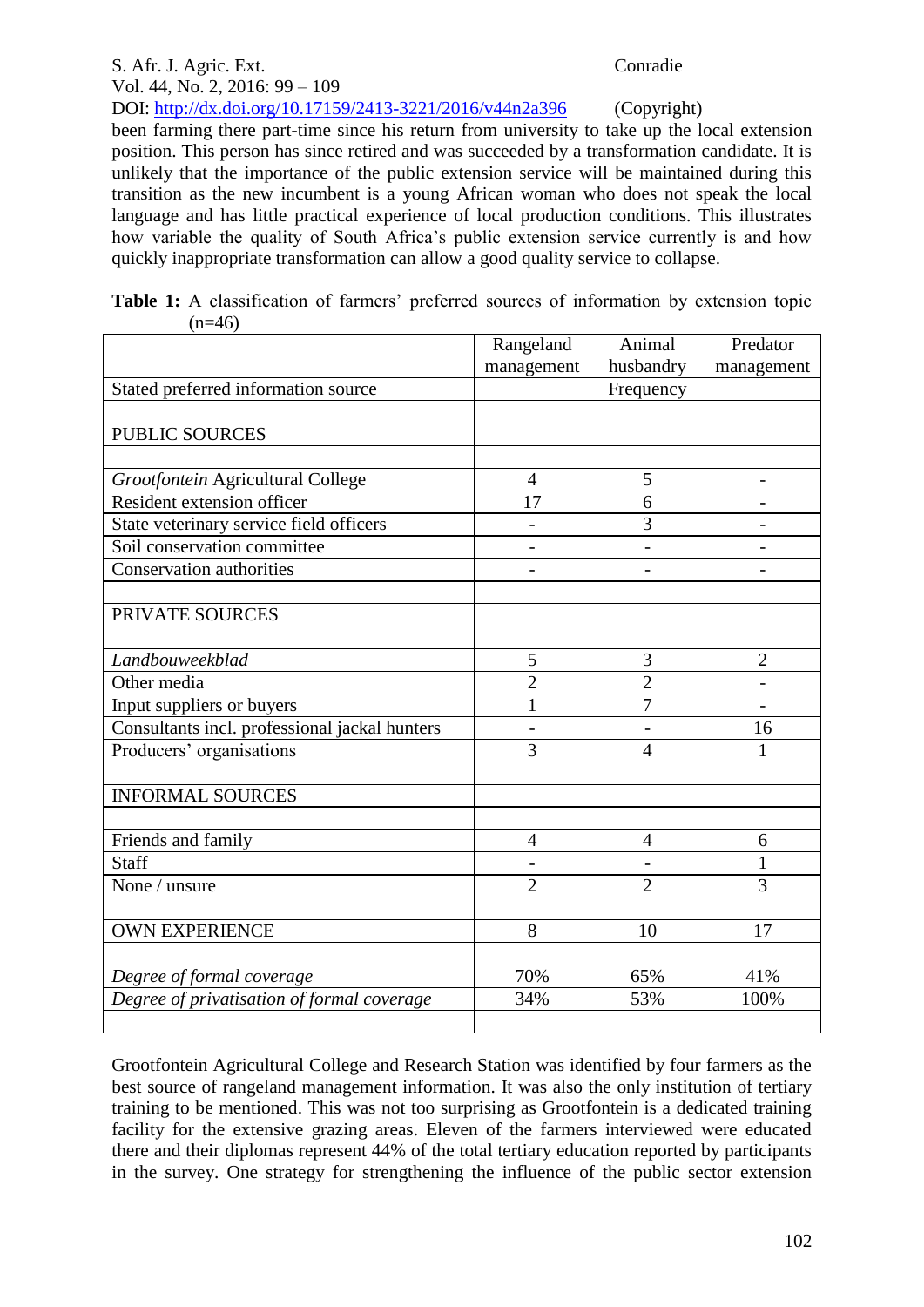S. Afr. J. Agric. Ext. Conradie Vol. 44, No. 2, 2016: 99 – 109 DOI: http://dx.doi.org/10.17159/2413-3221/2016/v44n2a396 (Copyright) service would be to encourage other universities to reach out to these farmers and the public extension service as well.

Formal private sources of information received 24% of the votes in the rangeland management domain. The media was the most important private source of information mentioned and attracted seven of the votes. Of those who mentioned the media, 71% referred to the Afrikaans-language farmers' weekly trade magazine, Landbouweekblad. Other minor private sources were one mention each of books, the internet and a well-known animal nutritionist. Landbouweekblad's prominence is no doubt attributable to the fact that the study area is almost entirely Afrikaans-speaking. However, local farmers can speak English and with a national circulation several times that of its English language equivalent, South African farmers obviously consider Landbouweekblad to be a reputable source of sufficiently practical information.

Formal extension coverage amounted to 70% of farmers interviewed in the rangeland management information domain and their responses indicated that 34% of the formal coverage was provided by private advisors in 2012. Two people said that they were unsure of where to find good advice on rangeland management, while four said that they consider friends and family to be the best sources of information on this topic.

There were two parts of the public sector with notable expertise in rangeland management which did not come up, namely Land Care and Cape Nature. Land Care evolved out of the Soil Conservation and Technical Services Division of the Department of Agriculture after South Africa's transition to full democracy in 1994. Before 1994 the service responded to extension agents' calls for infrastructure development on white farms, which meant that its technology transfer was always backed up by extension input. In the Karoo the service sank boreholes and built fences and soil conservation works on condition that the recipient farmers would afterwards follow the correct stocking density and grazing rotation for their area. The resident extension agent was responsible for seeing that this happened, which explains his reputation as rangeland expert. After 1994 the service's focus shifted to black emerging farmers and for a while limited funding prevented Land Care from having much influence in the Karoo. However, in 2012 a group of local farmers successfully applied for public works funding to refurbish fences under the direction of Land Care (Nattrass *et al.*, 2015). This time the resident extension officer was not involved and it remains to be seen if technology transfer unsupported by extension can work.

Cape Nature is the provincial authority responsible for off-reserve conservation in the study area. The fact that none of the farmers considered its service to be a good source of rangeland management advice suggests that the organisation might be more focussed on conserving the vegetation of the Cape Floristic Region than on conservation of the study area's Nama Karoo biome, which falls mainly outside of its jurisdiction (Mucina & Rutherford, 2006). The Cape Floristic Region is the smallest of the world's five plant kingdoms and is characterised by exceptional levels of plant biodiversity and endemism (Cowling and Holmes, 1992), which makes it of global importance to conserve all of it. Given the enormity of the task and the restrictions imposed by Cape Nature's limited budget, this organisation needs all the help it can get in the Karoo, for example from botanists who work in the area. Some farmers who participated in this study were aware of long-term vegetation monitoring at Tierberg Karoo Research Centre in Prince Albert and spoke with great appreciation of the botanists involved in it but also indicated that fees payable are problematic This points to a possible reluctance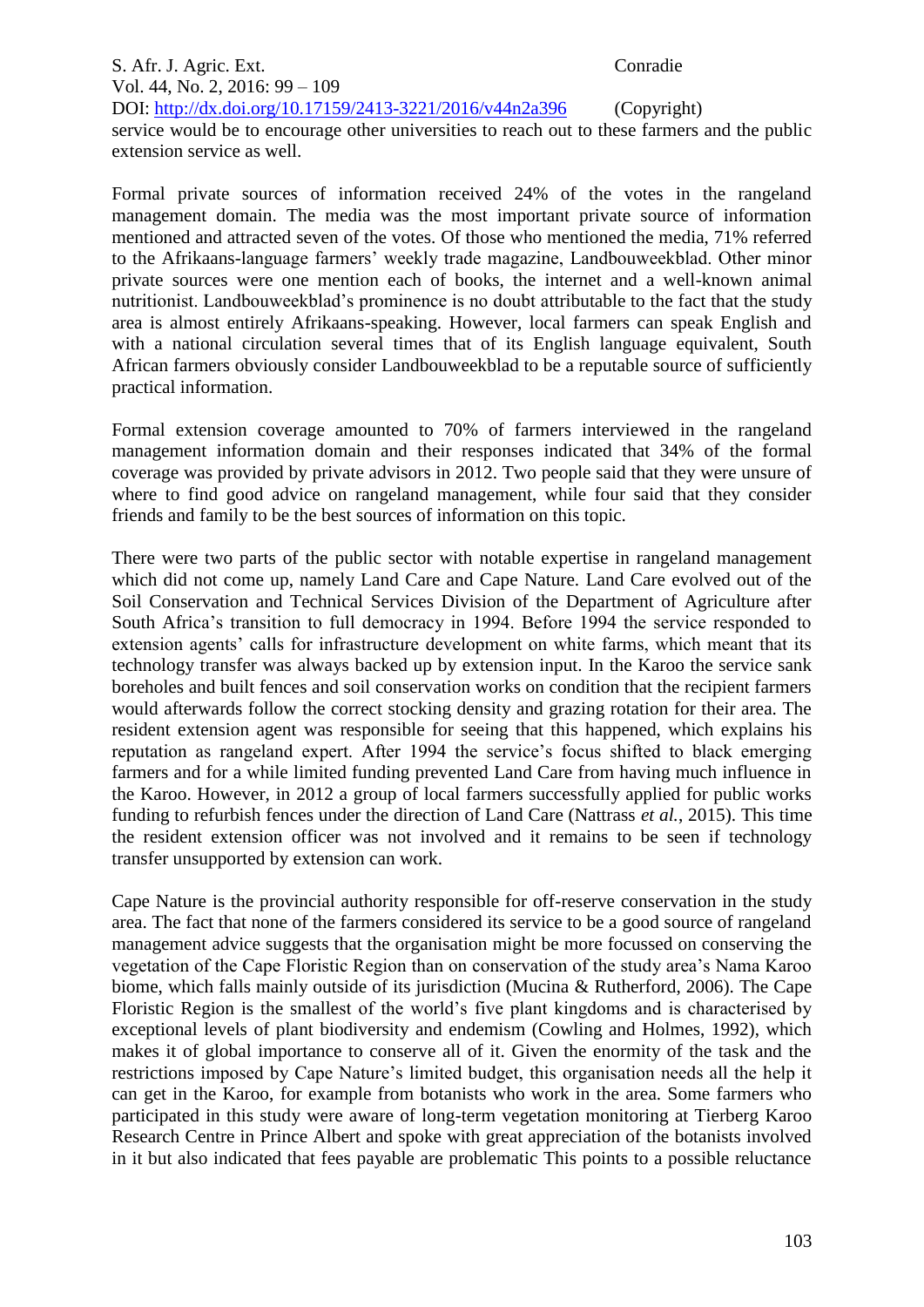S. Afr. J. Agric. Ext. Conradie Vol. 44, No. 2, 2016: 99 – 109 DOI: http://dx.doi.org/10.17159/2413-3221/2016/v44n2a396 (Copyright) to pay for private sources of advice, or alternatively, to the fact that most farmers do not understand how biodiversity conservation benefits rangeland productivity.

# **3.2 Animal husbandry**

The area of animal husbandry involves factors that contribute to reproductive efficiency such as animal health, nutrition and breeding decisions. In this area the public extension service had a less dominant position than it had in the rangeland management domain; fourteen farmers preferred the public service while sixteen indicated that they like a private source of information best. This gave 65% extension coverage and implied a 53% degree of privatisation of the existing coverage.

The resident extension officer received six votes, while Grootfontein had five votes and the state veterinary service received three votes.

On the private side, Landbouweekblad was the preferred source of information of three people, while two referred to books or the internet and four mentioned producers' organisations. Of the seven farmers who preferred to rely on input suppliers or commodity buyers, five (71%) mentioned a famous animal nutritionist, attached to Tongaat Hulett's Voermol division, by name. Voermol is the only brand on animal feed stocked by the local cooperative, which suggests that even when farmers access private sources of information they tend to do so passively.

The 35% of farmers that did not have access to external information on animal husbandry consisted of two individuals who said that they were unsure of where to find information and four people who preferred to rely on friends and family. In addition, ten people believed that their own experience was the best source of information in this area.

It is possible that the preference for own experience over external sources of information could be the result of having learnt from a good public extension service in the past. If this was so, those who now prefer own experience should be systematically older and more experienced, and even perhaps better educated that those who still prefer a formal external source of information. There was no difference in age or practical farming experience, while the marginal differences in formal education and management experience were the opposite of what was hypothesised. People who said that they rely on external advice on average reported 13.3 years of formal education compared to 12.5 years for those who indicated that they prefer their own experience ( $p = 0.1155$  on the one tailed t-test). Furthermore, people who preferred external advice had 23.4 years of management experience compared to just 18.2 years for those who said that they rely on their own experience ( $p = 0.0933$  on the onetailed t-test). There is a slight possibility that schooling improved substantially for a while during the 1970s and 1980s which might have made younger individuals more efficient at learning by doing, although it is much more straightforward to interpret this data as suggesting that a preference for own experience in this dataset signals a lack of access to information.

The explanation for the greater degree of privatisation in animal husbandry than in rangeland management is simply that advising farmers to win their trust is a good way to promote one's services and increase one's employer's profitability. Even the National Wool Growers Association's private field service is a profit maximisation strategy as it builds critical mass in the industry which increases everyone's performance. Hoag (2005) argued that it is in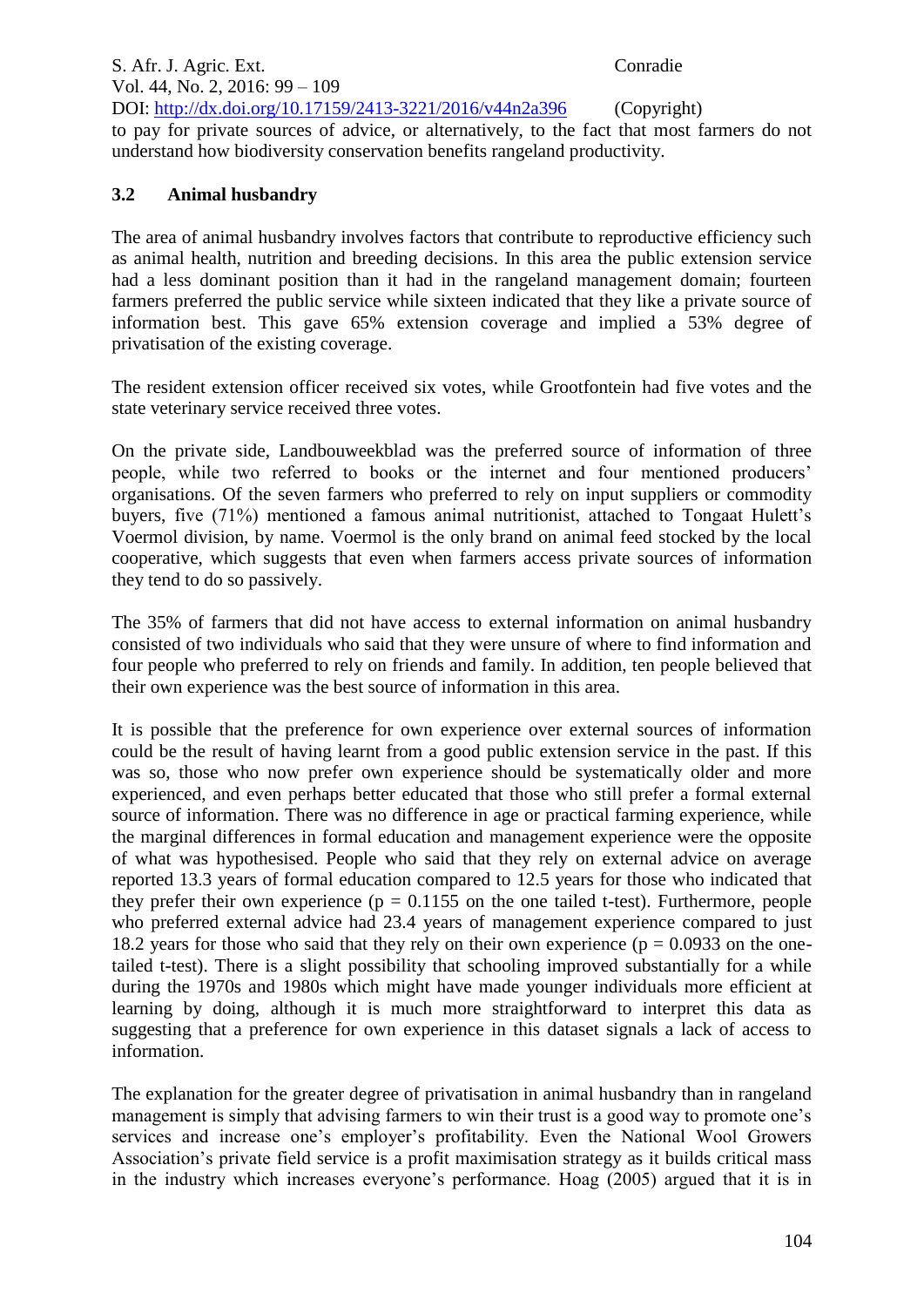### S. Afr. J. Agric. Ext. Conradie Vol. 44, No. 2, 2016: 99 – 109 DOI: http://dx.doi.org/10.17159/2413-3221/2016/v44n2a396 (Copyright) everyone's interest to allow the private sector to provide the advisory services it can provide profitably. While he may have a point regarding the cost effectiveness of private extension, the real issue is not the cost of delivery, but coverage. If the public extension service is expected to only ever deal with the basket cases and never be exposed to best practice, it cannot ever be expected to be very good. Therefore, it is in the interest of the broader transformation agenda in South Africa to maintain a strong public extension service, which can push back on the various private extension initiatives.

# **3.3 Predator management**

Predation management is a relatively new challenge for the current generation of Karoo farmers. After several decades of absence from the Central Karoo, black backed jackals reappeared there during the late 1990s where their predation on sheep escalated into a fullblown crisis by the mid-2000s (Nattrass & Conradie, 2015). The survey found that in 2012 none of the farmers interviewed considered the public sector to be the best source of information on jackal management. Perhaps the reason for this is that Cape Nature is tasked with wildlife management and that farmers were fighting with Cape Nature over permissible control methods. The majority of farmers interviewed either thought that they know best about predator control (37%) or that professional jackal hunters were the experts (35%). Two people mentioned Landbouweekblad while one other person mentioned the National Wool Growers' Association. Six people referred to friends and family, whilst one person said he thought his staff knew more about predators than he did himself. Three people indicated that they were unsure of where to find good information on predator management. This data implied a privatisation rate of 100% and a shockingly low degree of coverage of just 41%.

At the time of this survey there was a lack of clarity on how the Karoo's medium-sized predators ought to be managed. The state's jackal hound breeding facility and research station closed in 1989 (Nattrass & Conradie, 2015), while the last predator studies to be conducted on farmland appeared in the mid-1990s (e.g. Kok, 1996). Most farmers relied on their fathers' or grandfathers' experience to respond to the initial crisis, although quickly a few enterprising individuals came forward to offer "professional" hunting services. With the exception of a former employee of the hound breeding facility who set up a private consultancy and trap factory after retirement, none of the "professional" hunters uncovered by the survey were professional in the sense of having a formal ecological qualification or working in the job full time. They were mostly just farmers who happen to be good shots or have an interest in the matter. The National Wool Growers' Association endorsed the services of one of these hunters, also a farmer in Loxton district in the Northern Cape. This individual is clearly quite influential as his training course was identified as the best source of information by eleven of the farmers who participated in the survey. The one person who indicated a preference for the National Wool Growers' Association as source of information on this topic was probably referring to him too.

It is problematic that there is so little research available on which to base the control of blackbacked jackals, because the literature on coyote control shows that indiscriminate culling could trigger compensatory breeding which often aggravates predation problems (Knowlton et al. 1999; Mitchell *et al.,* 2004). Locally Conradie & Piesse (2013) used farm-level data to show that increased levels of culling of other predator species aggravated predation. We also know that juvenile black-backed jackals can easily disperse over distances of a hundred kilometres or more (Drouilly, in prep.), which implies that any attempts to coordinate control will be difficult and expensive to organise. The first step to rectifying this situation is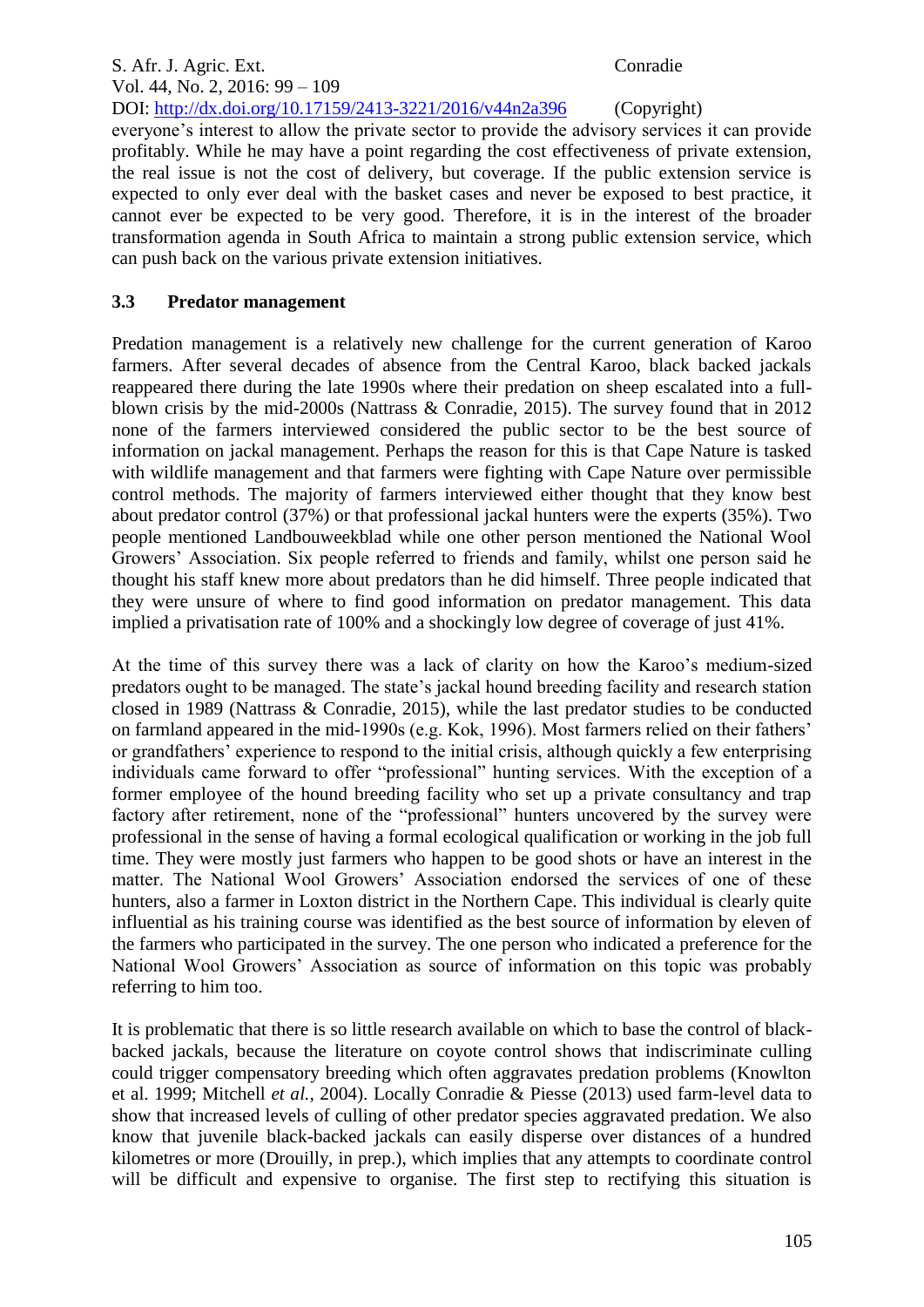S. Afr. J. Agric. Ext. Conradie Vol. 44, No. 2, 2016: 99 – 109 DOI: http://dx.doi.org/10.17159/2413-3221/2016/v44n2a396 (Copyright) research, which is now underway at several South African universities. The second step is regulation, where given the high transaction costs involved, government will only be successful if it can get the existing provincial conservation services to develop a stronger presence on commercial farms. This might take a while and be strongly resisted unless organised agriculture, particularly the Predator Management Forum, rolls out a clear extension programme.

### **3.4 Linking the choice of information source to productivity**

Table 2 shows how the mean total factor productivity scores of farms in the sample varied with the farmers' choice of type of information source.

|        | Table 2: Total factor productivity by preferred extension channel and knowledge domain (n |  |  |  |  |
|--------|-------------------------------------------------------------------------------------------|--|--|--|--|
| $= 46$ |                                                                                           |  |  |  |  |

|                                    | Rangeland                     |             | Predator    |  |  |  |  |
|------------------------------------|-------------------------------|-------------|-------------|--|--|--|--|
|                                    | management                    | Animal      | management  |  |  |  |  |
|                                    |                               | husbandry   |             |  |  |  |  |
| Preferred source of information    | Mean $\pm$ standard deviation |             |             |  |  |  |  |
|                                    |                               |             |             |  |  |  |  |
| Public extension service, research | $57 \pm 30$                   | $55 \pm 32$ |             |  |  |  |  |
| Private sources                    | $83 \pm 29$                   | $80 \pm 25$ | $76 \pm 32$ |  |  |  |  |
| Informal sources                   | $57 \pm 9$                    | $55 \pm 15$ | $57 \pm 24$ |  |  |  |  |
| Own experience                     | $78 \pm 23$                   | $70 \pm 29$ | $66 \pm 27$ |  |  |  |  |
|                                    |                               |             |             |  |  |  |  |
| <b>ANOVA F-statistic</b>           | 2.91                          | 2.32        | n.a.        |  |  |  |  |
| p-value                            | 0.0456                        | 0.0851      |             |  |  |  |  |
|                                    |                               |             |             |  |  |  |  |

In the case of rangeland management, the overall productivity difference across information categories was statistically significant ( $p = 0.0456$ ). Farmers who said that they rely on private sources of information recorded the highest mean productivity score of 83%, followed at 78% by those who said that they rely on their own experience. These two groups did much better than people who still rely on the public extension service or advice from friends and family, whose mean scores were just below 60%. In the case of animal husbandry, the difference was more marginal at a probability of  $p = 0.0851$ , but the pattern was virtually identical. Here people who indicated a preference for private sources of advice recorded a productivity score of 80% while individuals who said they rely on their own experience had a score of 70%. The same gap in productivity was found between the mean performances of the users of these two sources of information and those who rely on friends and family or the public sector, whose mean scores were 57% and 55% respectively. Since the public sector category was empty in the case of predator management, the same ANOVA test could not be conducted for this domain. The mean scores for the remaining three categories fitted the same pattern observed for the other two domains. A preference for private sources of information was again associated with the highest mean total factor productivity score, albeit at a slightly lower mean level. Those who preferred own experience had the second highest score, also at a somewhat lower mean level, followed by those who trust friends and family, where the score was similar to the scores for the other two domains.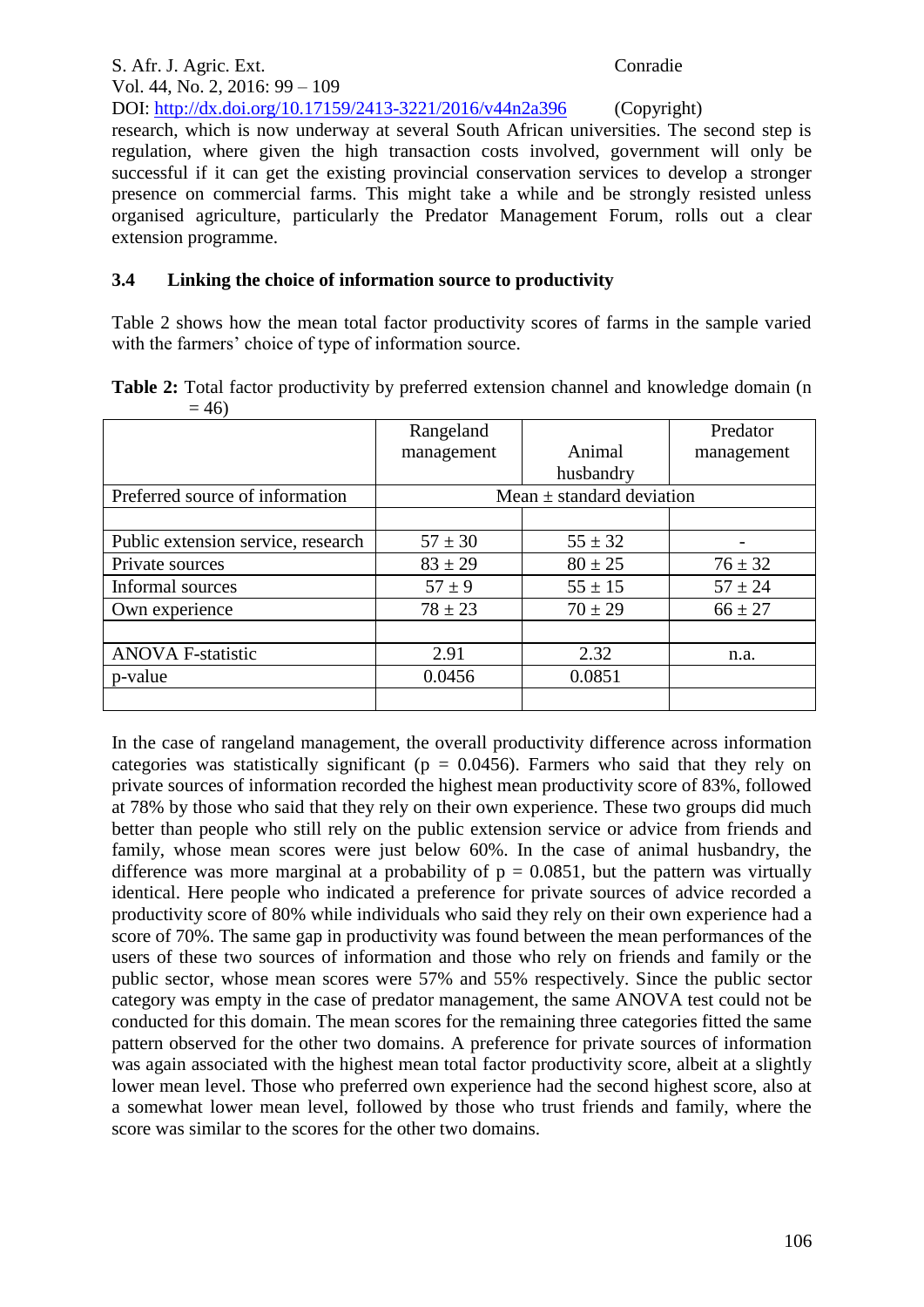#### S. Afr. J. Agric. Ext. Conradie Vol. 44, No. 2, 2016: 99 – 109 DOI: http://dx.doi.org/10.17159/2413-3221/2016/v44n2a396 (Copyright)

At first glance it seems that these results, which show that farmers who prefer private information sources perform better than those who still use the public sector, support the position of Hoag (2005) and Klerkx & Leeuwis (2008), who argued that the private sector should be allowed to replace the public service where it wants to. However, because the ANOVA tests do not imply causality, it is not possible to claim that private information sources confer a productivity advantage; it could simply be that more competent managers have options that others do not. Moreover, if coverage decreases as a result of privatisation, former clients of the public service might end up having to rely on informal sources of advice, which was shown here to be associated with low levels of farm productivity.

# **4. CONCLUSION**

This analysis investigated the degree to which private sources of information are currently preferred over the advice provided by the public extension service. It also asked if extension coverage was related to the degree of privatisation of extension and how a farmer's choice affected his farm's productivity. The study found gaps in extension coverage of 30% and 35% respectively in the areas of rangeland management and animal husbandry and a gap of 59% in the area of predator management. There was an inverse relationship between coverage and the degree of privatisation, but at least initially privatisation was not associated with lower levels of productivity, although further privatisation might negatively affect future coverage. Farmers, who said that they trust their own experience most, had productivity scores similar to that reported for the users of private information sources. In contrast, relying on friends and family was associated with productivity scores similar to that of the users of the state extension service. The main implication of these results is that we should guard against a further decrease in coverage. More work is needed to establish causal links between better quality information and better productivity outcomes.

# **Acknowledgement**

Funding by the Department of Agriculture, Forestry and Fisheries (contracts 20638 and 18919) is gratefully acknowledged. I wish to thank the participants in the study as well as Nicoli Nattrass and Jenifer Piesse for incisive comments on various drafts. Any remaining weaknesses are my own.

# **REFERENCES**

- AFFUL, D. B. & LATEGAN, F. S. 2014. Small and medium-scale producers' use and credibility of information sources: implications for public extension's financial sustainability. *South African Journal of Agricultural Extension* 42: 27-38.
- AHEARN, M., YEE, J., BALL, E. & NEHRING, R. 1998. Agricultural productivity in the United States. Bull. No. 740, USDA, Washington.
- BARRIENTOS, S. & KRITZINGER, A. 2004. Squaring the circle: Global production and the informalisation of work in South African fruit exports. *Journal of International Development,* 16: 81-92.
- BURCH, D., GOSS, J., LAWRENCE, G. & RICKSON, R. E. 1999. The global restructuring of food and agriculture: Contingencies and parallels in Australia and New Zealand. *Rural Sociology* 64(2): 179-185.
- CONRADIE, B. I. & LANDMAN, A. M. 2015. Wool versus mutton in extensive grazing areas. *S. Afr. J. Agric. Ext.* Vol. 43(1):22-31.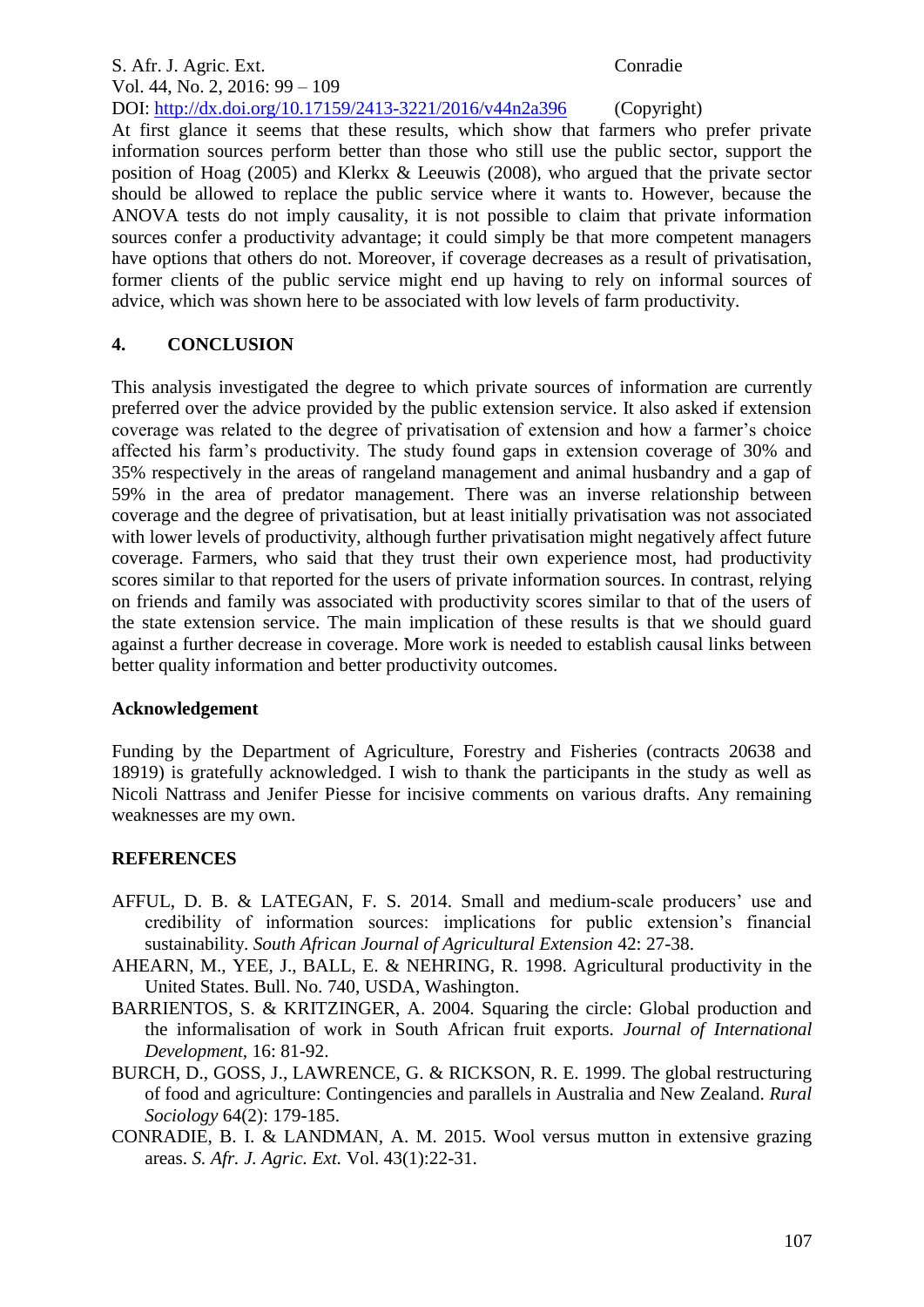#### S. Afr. J. Agric. Ext. Conradie

Vol. 44, No. 2, 2016: 99 – 109

DOI: http://dx.doi.org/10.17159/2413-3221/2016/v44n2a396 (Copyright)

- CONRADIE, B. I. & PIESSE, J. 2015. Productivity benchmarking of free-range sheep operations: Technical efficiency, correlates of productivity and dominant technology variants for Laingsburg, South Africa. *Agrekon* 54(2):1-17.
- CONRADIE, B. I. & PIESSE, J. 2013. The effect of predator culling on livestock losses: Ceres, South Africa, 1979 – 1987. *African Journal of Agricultural and Resource Economics* 8(4): 265-274
- CONRADIE B. I., PIESSE, J. & THIRTLE, C. 2009B. District level total factor productivity in agriculture: Western Cape Province, South Africa, 1952 – 2002. *Agricultural Economics* 40(3): 265-280.
- COWLING, R. M. & HOLMES, P. M. 1992. Endemism and speciation in a lowland flora from the Cape Floristic Region. *Biological Journal of the Linnean Society*. Lond. 47, 367–383.
- DROUILLY, M. (IN PREP). Behavioural Ecology of *Canis mesomelas* and *Caracal caracal* on farmlands in the Central Karoo. PhD study, University of Cape Town.
- DÜVEL, G. H. 2001. Some realities of extension management in South Africa. *S. Afr. J. Agric. Ext.* Vol. 30: 40-51.
- FARE, R., GROSSKOPF, S. & LOVELLE, C. A. K. 1985. *The Measurement of Efficiency of Production*. Kluwer-Nijhoff: Boston.
- FARRELL, M. J. 1957. The measurement of productive efficiency. *Journal of the Royal Statistical Society* A, 120(3): 253-81.
- HOAG, D. L. 2005. WAEA presidiential address: Economic principles for saving the Cooperative Extension Service. *Journal of Agricultural and Resource Economics* 30(3): 397-410.
- KLERKX, L. & LEEUWIS, C. 2008. Matching demand and supply in the agricultural knowledge infrastructure: Experience with innovation intermediaries. *Food Policies* 33: 260-276.
- KNOWLTON, F. F., GESE, E. M. & JAEGER, M. M. 1999. Coyote depredation control: An interface between biology and management. *Journal of Rangeland Management* 52, 398- 412.
- KOK, O. B. 1996. Dieetsamestelling van enkele karnivoorsoorte in die Vrystaat, Subd-Afrika [Diet composition of selected carnivore types in the Free State, South Africa]. *South African Journal of Science* 92:393 – 398.
- MITCHELL, B. R., JAEGER, M. M. & BARRETT, R. H. 2004. Depredation management: Current methods and research needs. *Wildlife Society Bulletin* 32: 1209-1218.
- MUCINA L. & RUTHERFORD, M. C. 2006. *The vegetation of South Africa, Lesotho and Swaziland*. South African National Biodiversity Institute, Pretoria.
- NATTRASS, N. & CONRADIE, B. I. 2015a. Jackal Narratives: The politics and science of predator control in the Western Cape, South Africa. *Journal of Southern African Studies* 41(4): 753-771
- NATTRASS, N. & CONRADIE, B. I. 2015b. The Koup fencing project: Community-led job creation in the Karoo. *African Journal of Agricultural and Resource Economics* 10(2): 131-145.
- PROKOPY, L., CARLTON, J. S., ARBUCKLE, J. G. JNR., HAIGH, T., LEMOS, M. C., SAYLOR MASE, A., BABIN, N., DUNN, M., ANDRESEN, J., ANGEL, J., HART, C. & POWER, R. 2015. Extension's role in disseminating information about climate change to agricultural stakeholders in the United States. *Climatic Change* 130: 261-272.
- SANI, B. M., OMENESA, Z., SAMBO, I., ABDULLAHI, J. & YUGUDA, M. 2015. Effect of targeted agricultural information delivery approach on farmers' access to agricultural information in Nigeria. *Journal of Agriculture and Food Information* 16: 72-79.